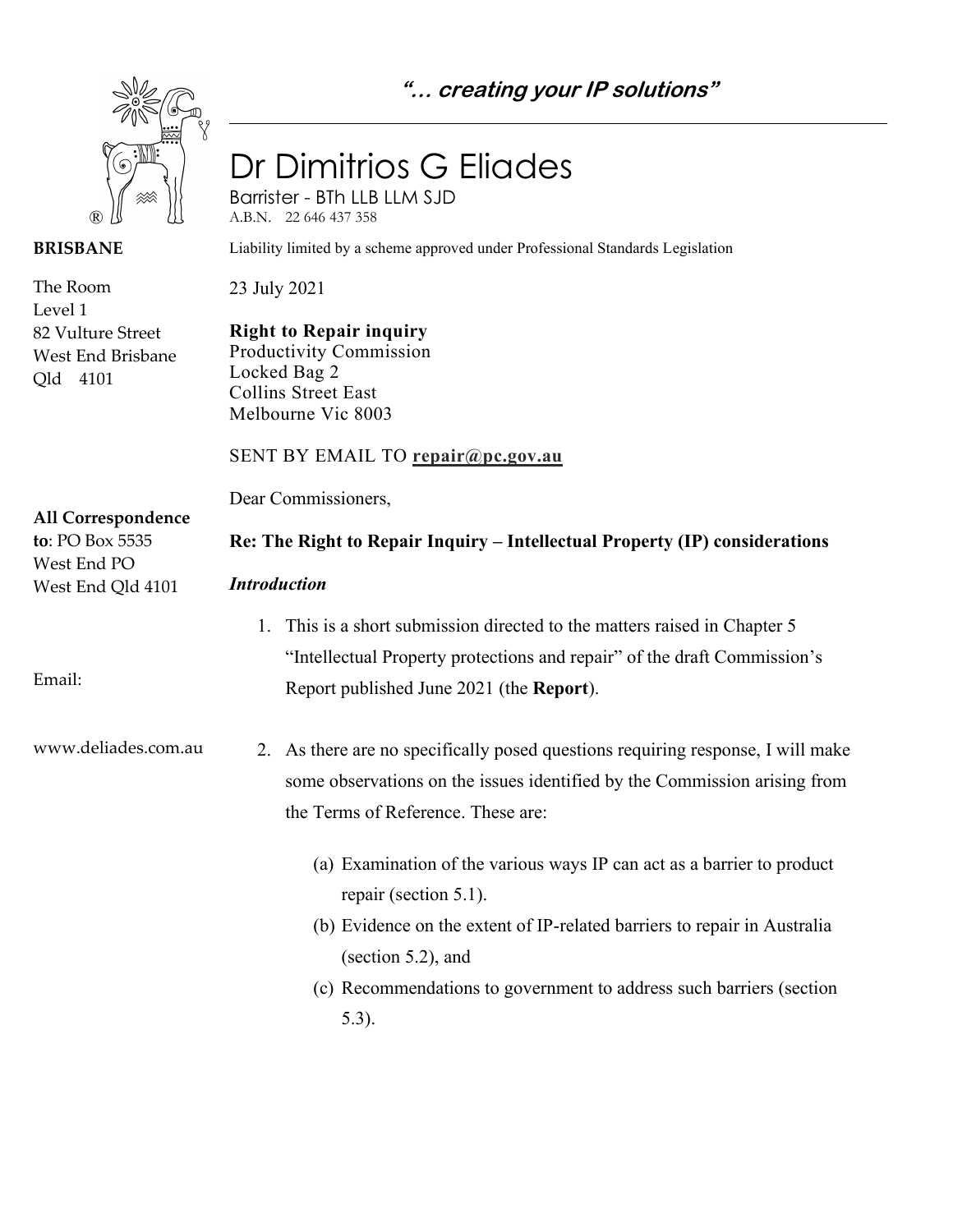## *IP acting as a barrier to product repair – The Report 5.1*

- 3. The proposition that copyright is the "… the most significant IP-related barriers to repair appear to relate to the inability of third-party repairers to access repair information under copyright law," has not been supported by overwhelming evidence that consumer experience is that their products are rendered useless by the inability to access copyright information whether physically or in an online environment.
- 4. The experience of most including myself, is that product manufacturers provide software updates with little difficulty, for example printer software updates and 'How to fix' resources appear ad nauseum.
- 5. Why is this? In my opinion it relates to a perception like that in the 1990s regarding patents. That perception was that patent owners could hold the public to ransom because of their statutory monopoly, and unless the invention was over subject matter of national importance triggering the Crown Use provisions in Chapter 17 of the *Patents Act* 1990 (Cth), the public would have no option but to pay the patentee the exorbitant cost of using the product or method.
- 6. By and large, that didn't happen. What happened was that the patented product was a little more expensive but that there were comparable alternatives, which were met the need and possibly had the effect of making the patented product competitive.
- 7. Similarly, there is clearly a theoretical position and some not so theoretical instances, such as the Toshiba example, where copyright works or subject matter other than works, could be used aggressively to delay or make repairs more expensive. However, like the patent scenario, that is not evidenced by widespread instances in submissions, evidencing that this is a common occurrence.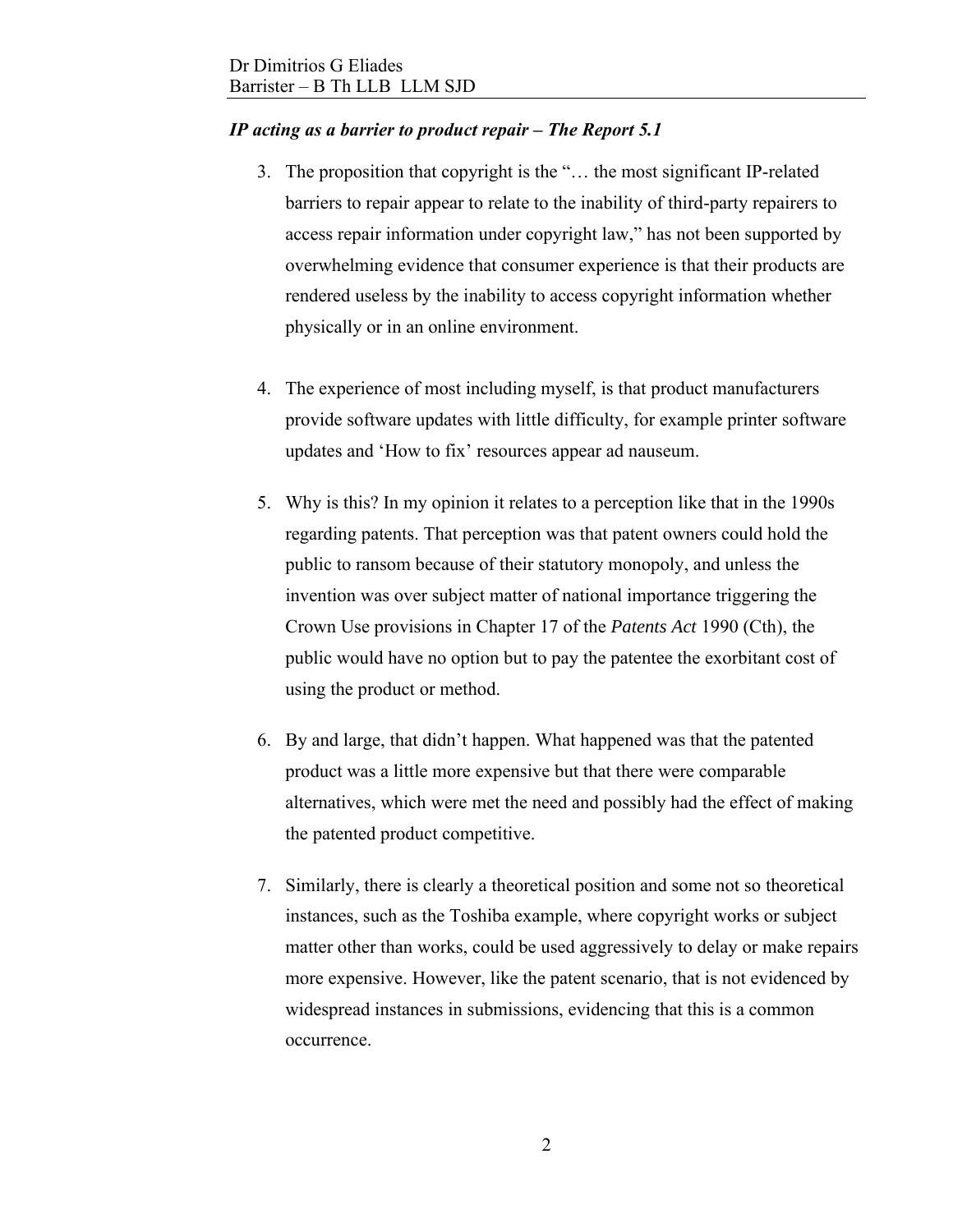- 8. Like patents, there appears to be a goodwill or 'value add' approach to retaining custom by providing these resources and "usually at no cost to the consumer".<sup>1</sup>
- 9. Again, in my opinion, it may be market forces in a buoyant and competitive marketplace which forces copyright owners to take this approach. That doesn't mean that the copyright material might not be a little more expensive to accommodate cost recovery for the resource, but it appears to indicate that copyright owners are mindful that a strict enforcement of their copyright is likely to be counterproductive in the real market.
- 10. Over the years there has been difficulty by committees to identify evidence that clearly supports the proposition that certain changes in IP laws will act as a disincentive to innovation. As a general proposition, it is unremarkable to suggest that there if there is an outlay in  $R \& D$ , to achieve an IP right which provides a period of exclusivity, that one would re-consider embarking on such a path if the result were that the public including competitors, could use the invention/design/work at the expense and effort incurred by the inventor /designer or author for free.
- 11. The proposition is not unrealistic, that the effort and expense in preparing manual and information relevant to repair could be seen as a disincentive, if there was a fair use right to the resource. This is recognised in the Report.<sup>2</sup>

### *Key IP-related barriers to repair in Australia – The Report 5.2*

12. Notably, the Report states that no submissions explicitly stated that manufacturers were using IP law protections to restrict access to spare parts.<sup>3</sup> The Report identifies that the issue could be a reluctance by manufacturers to provide the information, IP protected or not.<sup>4</sup>

 $<sup>1</sup>$  The Report p 174-175.</sup>

<sup>&</sup>lt;sup>2</sup> The Report p 158.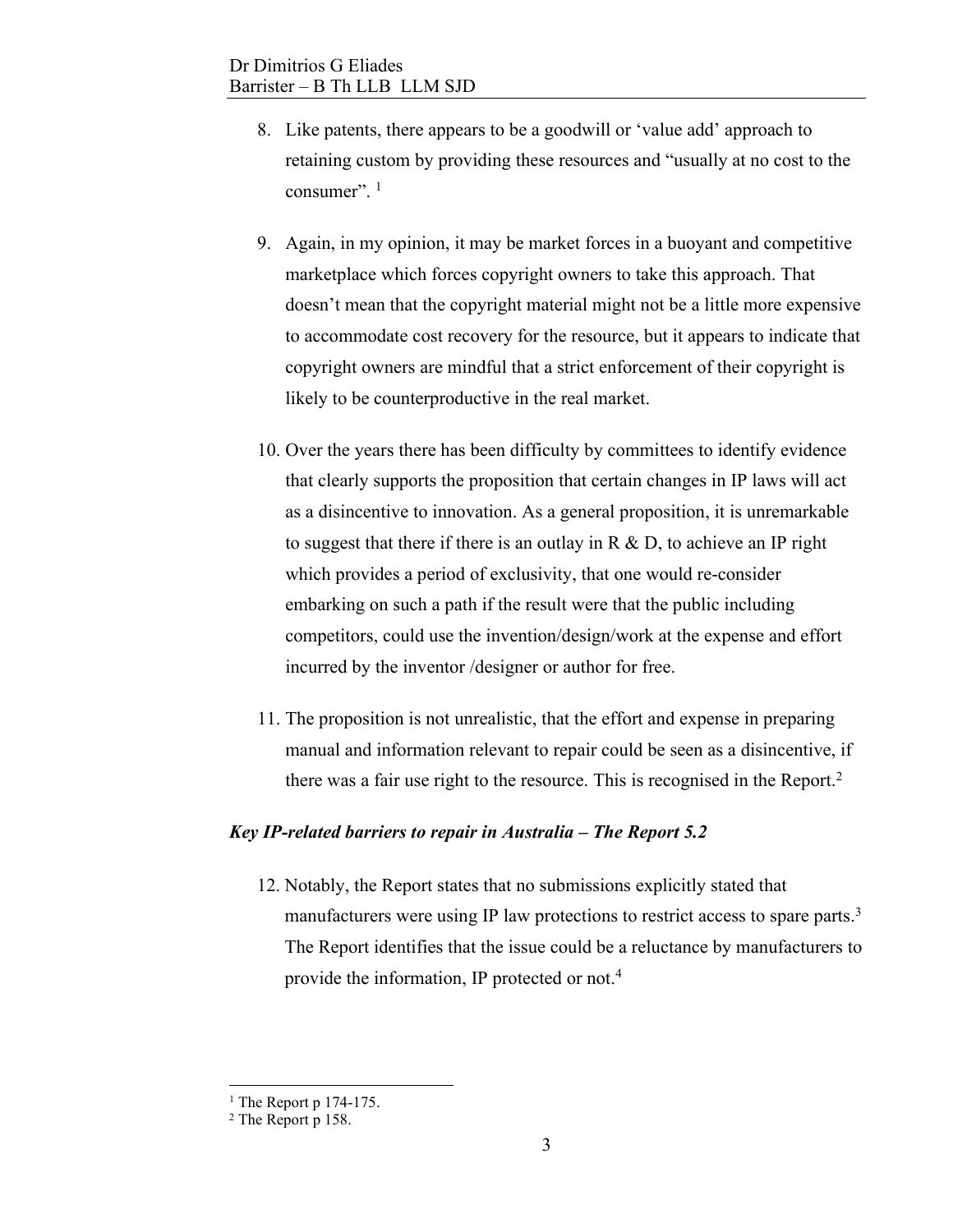- 13. The Apple example in Box 5.1 can be seen as an aggressive approach using the Apple trade marks to block the importation of goods of mixed origin. However, the actions also have the benefit of protecting consumers from inferior or counterfeit products.
- 14. It is unlikely trade mark infringement on such a basis would succeed in Australia. A use of an invisible trade mark does not constitute a use.<sup>5</sup>
- 15. I raise a point of clarification arising from Box 5.3 of the Report.<sup>6</sup> The submission seems to have been made and accepted that 'spare parts can be acquired for both repair and enhancement, and that the defence should be available in such cases'.<sup>7</sup>
- 16. The statement appears to indicate by reference to both repair and enhancement and the suggestion that it be available is such cases (plural), that the defence under s 72(1) is available for repair *and/or* enhancement.
- 17. In considering s 72(1) his Honour in *GM Global*, referred to the Explanatory Memorandum to the *Designs Act* 2003 (Cth), noted the

following limitation:

"However, **this subclause does not provide a defence against infringement where the use of a component part embodying a design results in the enhancement of the appearance of the complex product**. This approach preserves the incentive to innovate by allowing all designs of component parts of complex products to be registered if they meet the innovation threshold, without introducing any risk of subsequent anti-competitive behaviour. This enables original component parts to be protected, while the same or substantially similar component parts may be used for repairs without the risk of infringement." 8 (His Honour's emphasis)

<sup>&</sup>lt;sup>3</sup> The report p 160.

<sup>4</sup> Ibid.

<sup>5</sup> *Complete Technology Integrations Pty Ltd v Green Energy Management Solutions Pty Ltd* [2011] FCA 1319 at [62].

<sup>6</sup> The Report p 162.

<sup>7</sup> Ibid.

<sup>8</sup> *GM Global* at [62].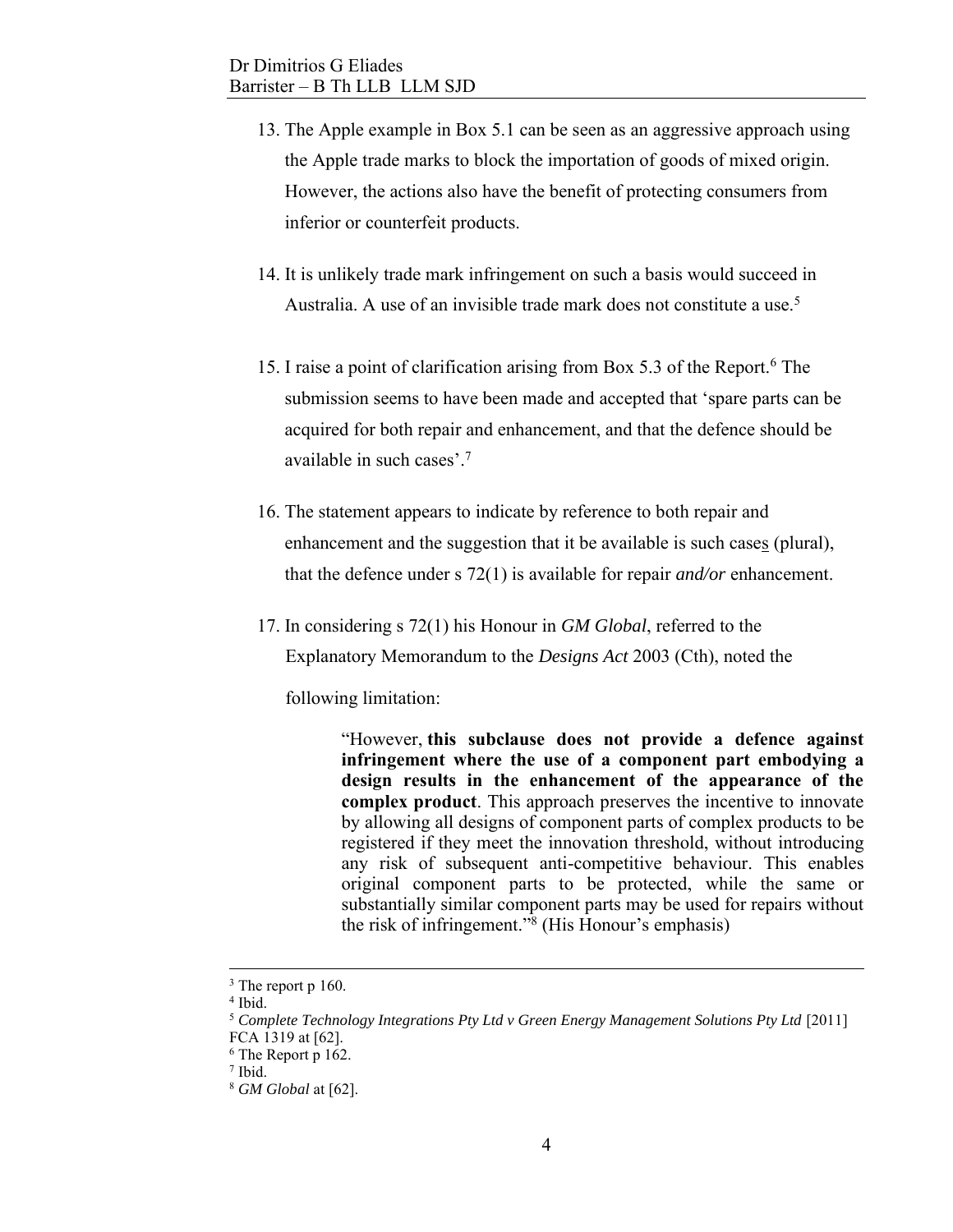- 18. This would indicate that the enhancement is a product of a repair and not as an independent defence.
- 19. I would like to make an observation regarding EULAs. As stated in the Report, EULAs are contacts.<sup>9</sup> I find it curious that in the whole of Chapter 5, there is no reference at all to the repeal of the limited exemption under the former s 51(3) of the *Competition and Consumer Act* 2010 (Cth).
- 20. Notably the government is accepting the Productivity Commission's recommendation to repeal the limited IP protection to Part IV contraventions under s 51(3), did not adopt the Harper Committee or the Productivity Commission's recommendation to exempt IP rights from the cartel provisions, on the basis that IP licence arrangements are usually vertical arrangements.
- 21. I found it curious that in considering licenses in the context of IP rights being used to thwart access to repair resources, that the removal of the limited exception was not considered a factor militating against the use of IP rights to block repair. This is even more so given the serious consequences of a contract limiting competition and exposed to cartel arrangements.
- 22. In relation to the High Court decision in *Calidad*, there appears no reason to consider that the design regime would not also be covered by the same principal. Notwithstanding the limited right to repair a design embedded in the statute, the patent and design regimes share similarities which would allow the *Calidad* result of the majority of the Court to apply to designs.
- 23. Both patents and designs require an applicant and grant dependant on a "novel" invention and design.
- 24. Both recently had Crown Use provisions overhauled in mirror like provisions.
- 25. Both have a limited monopoly.

<sup>&</sup>lt;sup>9</sup> The Report p 171.